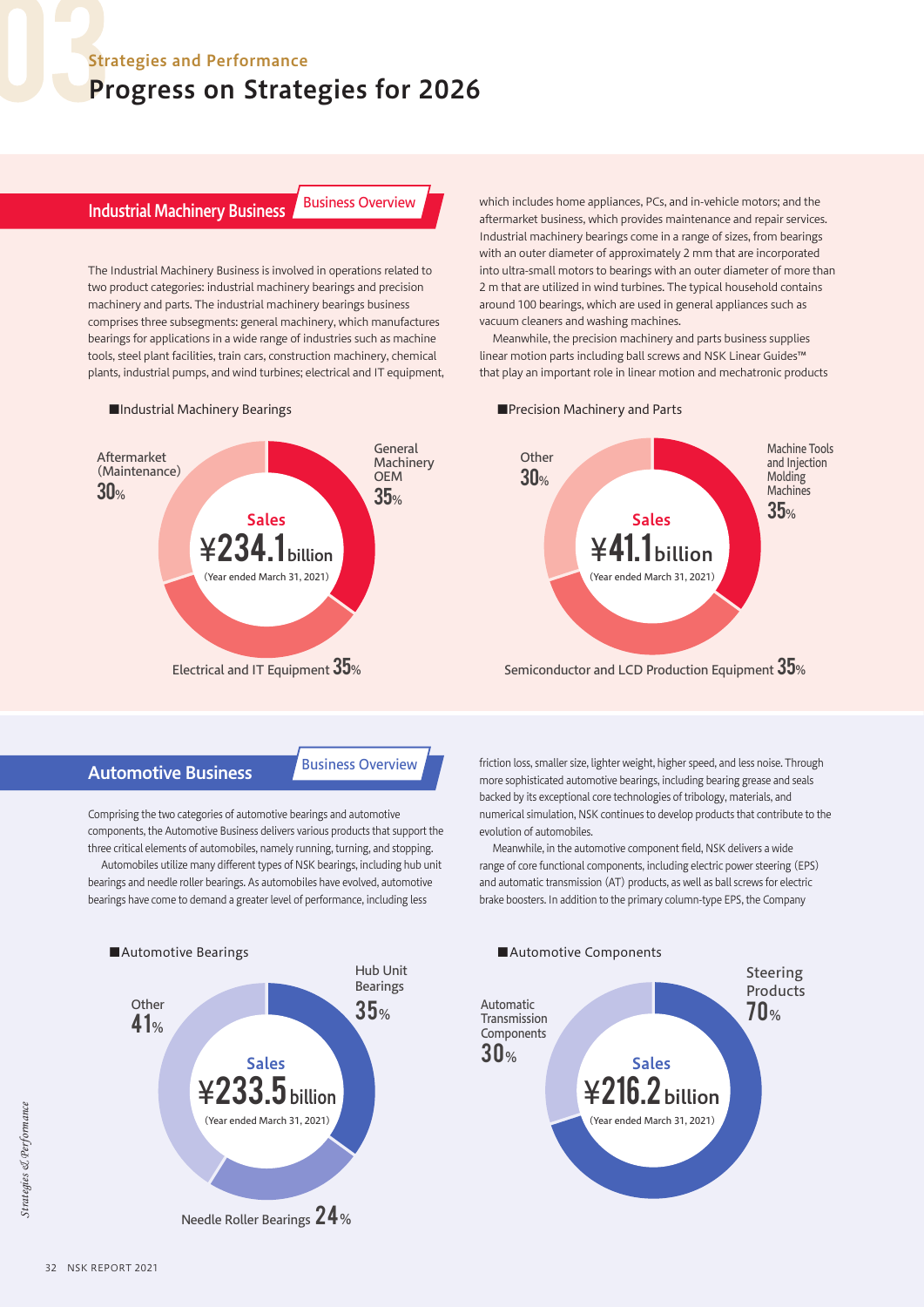such as XY tables and Megatorque Motor™ that employ ultra-high precision positioning and controlling technologies. In this way, the Company supports a wide range of fields, including machine tools, injection molding machines, industrial robots, semiconductor and LCD production equipment, conveying machines, and medical devices.

Leveraging the synergistic effect of bearings and precision machinery, NSK is developing new proposals that will contribute to the greater performance of industrial equipment, as well as sophisticated solutions based on the condition monitoring system for greater machinery and equipment reliability and preventive maintenance.



## Characteristics Unique to the Industrial Machinery Business

| Customers                                                           | • Machine manufacturers around the world,<br>distributors, and sales outlets<br>• Numerous customers, a wide range of products                                                                                                                                                                                                                                                                                                                                                                                                                                                                                                                                                                                                                                                      |
|---------------------------------------------------------------------|-------------------------------------------------------------------------------------------------------------------------------------------------------------------------------------------------------------------------------------------------------------------------------------------------------------------------------------------------------------------------------------------------------------------------------------------------------------------------------------------------------------------------------------------------------------------------------------------------------------------------------------------------------------------------------------------------------------------------------------------------------------------------------------|
| <b>Features of</b><br><b>Customers and</b><br><b>NSK Businesses</b> | • Products for use in general machinery are<br>characterized by a large volume of product types<br>in low volumes, whereas products for electrical<br>and IT equipment are primarily mass-produced<br>(mass production of standardized products).<br>• Products for general machinery and the<br>aftermarket both include large-scale items<br>with relatively lengthy lead times.<br>● The aftermarket mainly consists of demand<br>from end users of general machinery<br>for maintenance and repair of facilities<br>and equipment. It also includes sales of<br>standardized products through distributors.<br>In partnership with distributors, it is<br>important to avoid lost opportunities by<br>maintaining appropriate inventory levels to<br>ensure immediate delivery. |
| NSK's<br>Competitive<br><b>Advantages</b>                           | ● Extensive product lineup as a comprehensive<br>bearing manufacturer<br>● Technological capabilities based on our Four<br>Core Technologies plus One<br>• Accumulated expertise in customer needs and<br>technology for a wide range of industries and<br>applications<br>· Manufacturing, supply, and technical support                                                                                                                                                                                                                                                                                                                                                                                                                                                           |

capabilities based on a global network framework

has developed pinion-type and rack-type EPS in a diverse product lineup. AT products are seeing greater demand against the backdrop of improved automobile fuel efficiency and comfort, whereas ball screws are seeing greater demand against the backdrop of improved safety.

Structural changes in automobiles from a technical standpoint, such as power source diversification and the evolution of vehicle dynamics controls geared toward autonomous driving, are currently accelerating. By building on the elemental technologies the Company has accumulated thus far and by developing new technologies, NSK will contribute to technical innovation for automobiles.





## Characteristics Unique to the Automotive Business

| <b>Customers</b>                                      | • Automobile manufacturers around the world<br>• Automotive components manufacturers<br>around the world                                                                                                                                                                                                                                                                                                                                                                                                                                                                                                                                                                                                                                                                                                                                                                                                                                                                         |
|-------------------------------------------------------|----------------------------------------------------------------------------------------------------------------------------------------------------------------------------------------------------------------------------------------------------------------------------------------------------------------------------------------------------------------------------------------------------------------------------------------------------------------------------------------------------------------------------------------------------------------------------------------------------------------------------------------------------------------------------------------------------------------------------------------------------------------------------------------------------------------------------------------------------------------------------------------------------------------------------------------------------------------------------------|
| Features of<br>Customers and<br><b>NSK Businesses</b> | • Opportunities to win orders are basically when<br>automobile manufacturers introduce new models<br>or undertake a full model change. In accordance<br>with their new model project schedule, we receive<br>a designation as a development supplier and<br>collaborate on development. Development suppliers<br>are generally also responsible for supplying mass-<br>produced products and prepare for mass production<br>in line with the new model launch schedule.<br>• A single project's quantity will increase due to large-<br>scale increases in the planned number of units as a<br>result of standardization with car platforms.<br>• NSK's sales fluctuate in line with the sales volume<br>of car models in the market. Just-in-time delivery is<br>standard, and this alleviates burdens of inventory.<br>However, customers often require that production<br>is close to where demand is located, therefore the<br>ratio of local production is relatively high. |
| NSK's<br>Competitive<br><b>Advantages</b>             | • Diverse business relationships/customer base with<br>automakers and first-tier automotive components<br>manufacturers<br>• Global supply capabilities<br>• Developmental capabilities and technical expertise<br>to address advanced automobile functionality<br>• Global management system that takes the lead when<br>responding to overseas demand and expanding overseas                                                                                                                                                                                                                                                                                                                                                                                                                                                                                                                                                                                                   |